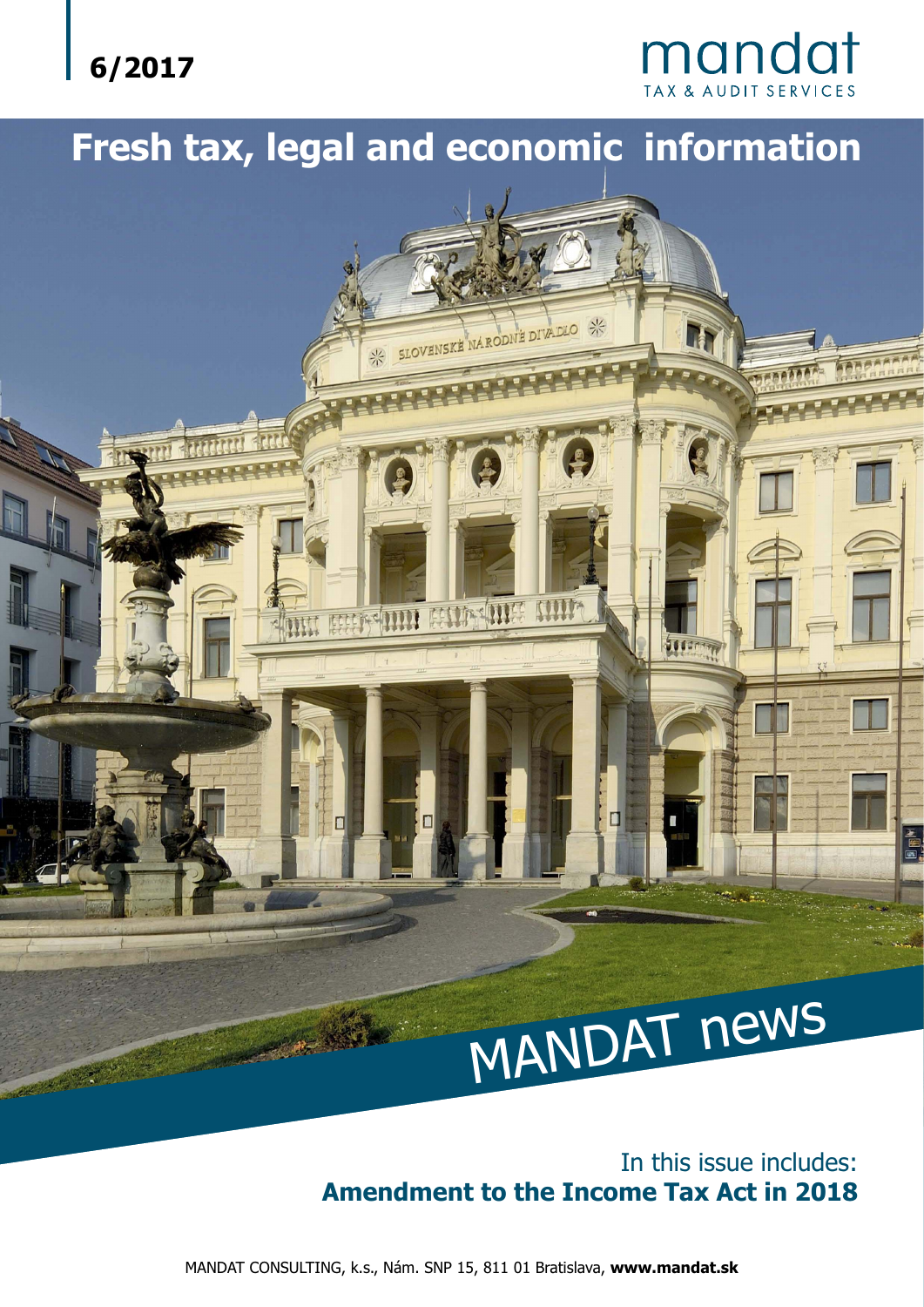# mandat **TAX & AUDIT SERVICES**

## **AMENDMENT TO THE INCOME TAX ACT IN 2018**

We would like to draw your attention to an amendment to the Income Tax Act, which is under preparation and which should deal with, among other things, the so-called exit taxation (part  $2 - tax$  implementation).

#### **Amendment to the Income Tax Act in 2018**

The amendment contains specific provisions governing the payment of exit tax resulting from the ATAD Directive. Since unrealized profits are subject to the exit tax, the directive allows to pay the tax in instalments over a period of 5 years, but only if the assets are transferred to a state from where it is actually possible to recover receivables, i.e. if the assets, tax residence or business activities are transferred to a Member State of the European Union or to a state which is a party to the European Economic Area Agreement, or to a state that has concluded an agreement on a mutual assistance when recovering tax receivables with the SR or the European Union, equivalent to the mutual assistance provided for in the Council Directive 2010/24/EU. In other cases, the tax liability corresponding to the exit tax is due by the deadline for submitting the tax return.

The procedure for allowing the payment of the tax liability corresponding to the exit tax in instalments is similar to the procedure where a taxpayer asks for the payment of tax in instalments, i.e. the taxpayer submits a request to the tax administrator asking for an authorization to pay the tax in instalments directly through the tax return. In this case, no analysis of financial and economic situation of the taxpayer shall be submitted. The tax corresponding to the exit tax can be paid over 5 years, starting with the year in which the tax was assessed. The tax administrator shall issue a decision on the authorization to pay the tax in instalments, determining also the amounts of instalments and their due dates; the instalment schedule cannot be set for a shorter period than 5 years. No appeal can be made against the decision on paying the tax in instalments. The time specified in the decision on paying the tax in instalments cannot be prolonged and no default can be forgiven. The tax administrator may also require that the taxpayer provides a security for the tax, but only in cases where a demonstrable and actual risk exists. No security is required if the amount of the tax does not exceed EUR 3,000. When paying the tax in instalments, the taxpayer will also pay interest on the amount of the authorized instalment pursuant to Section 57(5) of the Tax Code. If the taxpayer repeatedly fails to pay the tax by the specified deadline and/or in the amount determined by the tax administrator in the decision authorizing paying of the tax in instalments, the remaining tax amount becomes payable on the original due date of the instalment, and the tax administrator assesses the default interest for the taxpayer pursuant to Section 156 of the Tax Code. At the same time, the tax administrator is obliged to initiate tax execution proceedings.

If, however, a sale of the assets or other transfer of assets (realized profits from assets) subsequently occur, or if the assets, tax residence or activities carried out by a permanent establishment are subsequently transferred to another country where there is no possibility to recover tax receivables, the remaining outstanding tax liability corresponding to the exit tax shall become



e-mail: **marian.vojtek@mandat.sk** Tel.: +421 2 571042-22 Marian Vojtek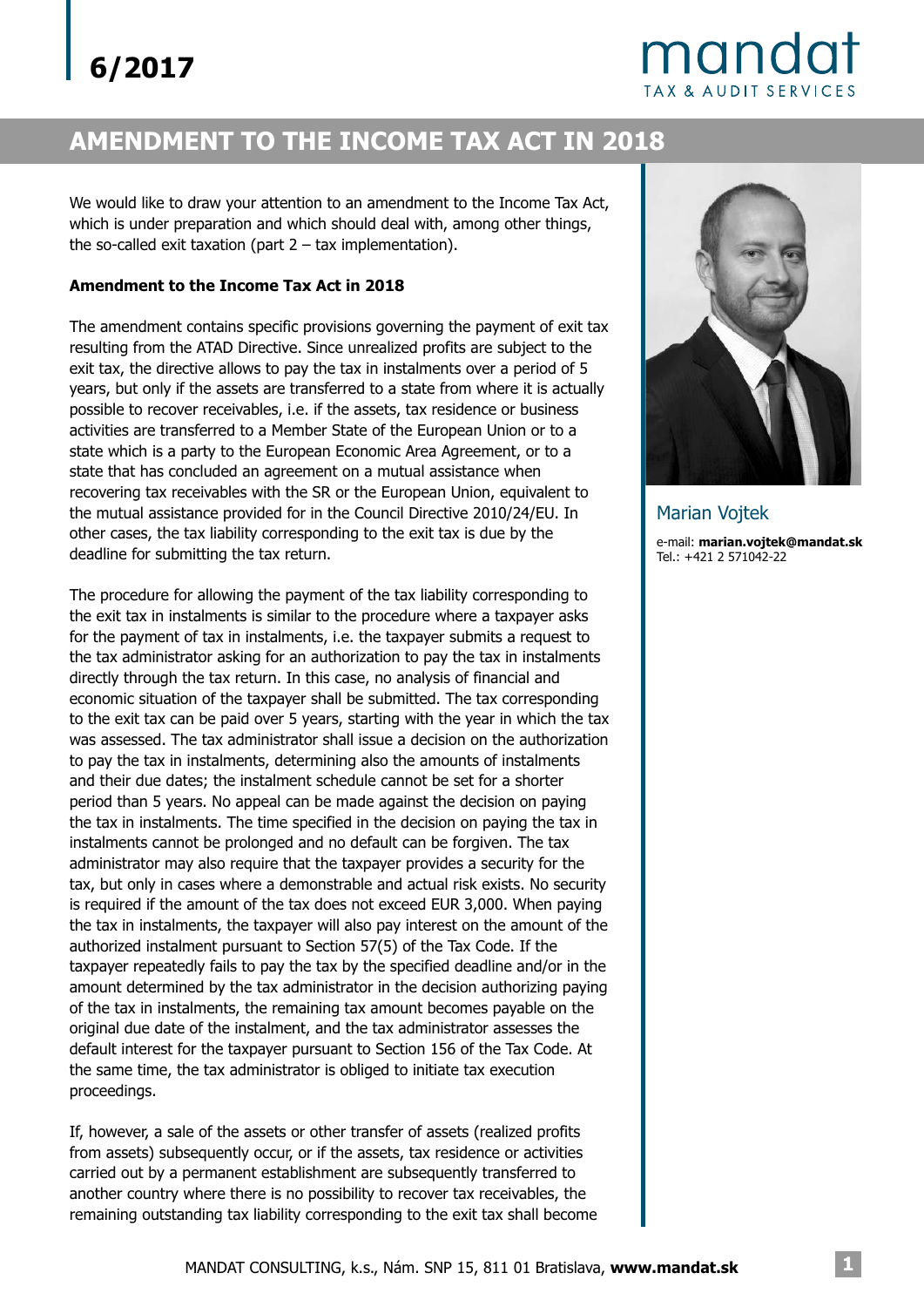# mandat **TAX & AUDIT SERVICES**

## **AMENDMENT TO THE INCOME TAX ACT IN 2018**

payable by the end of the month following the month in which these events occurred. The same procedure applies if the taxpayer becomes bankrupt or if the taxpayer is dissolved without liquidation or if the taxpayer does not repay any instalment in due time or in the correct amount as specified in the instalment schedule.

The taxpayer is also obliged to notify the tax administrator of any transfer of assets, tax residence or activities resulting in the termination of the preferential tax regime allowing to pay the tax in instalments by the end of the calendar month following the calendar month in which such events occurred.



e-mail: **roman.ferjanc@mandat.sk** Tel.: +421 2 571042-12 Roman Ferjanc

### **NOT TO BE MISSED**

#### **Important dates**

Overview of important dates in the October 2017 can be found on our website:**http://www.mandat.sk**

 $\mathbb{R}^n$ 

m.